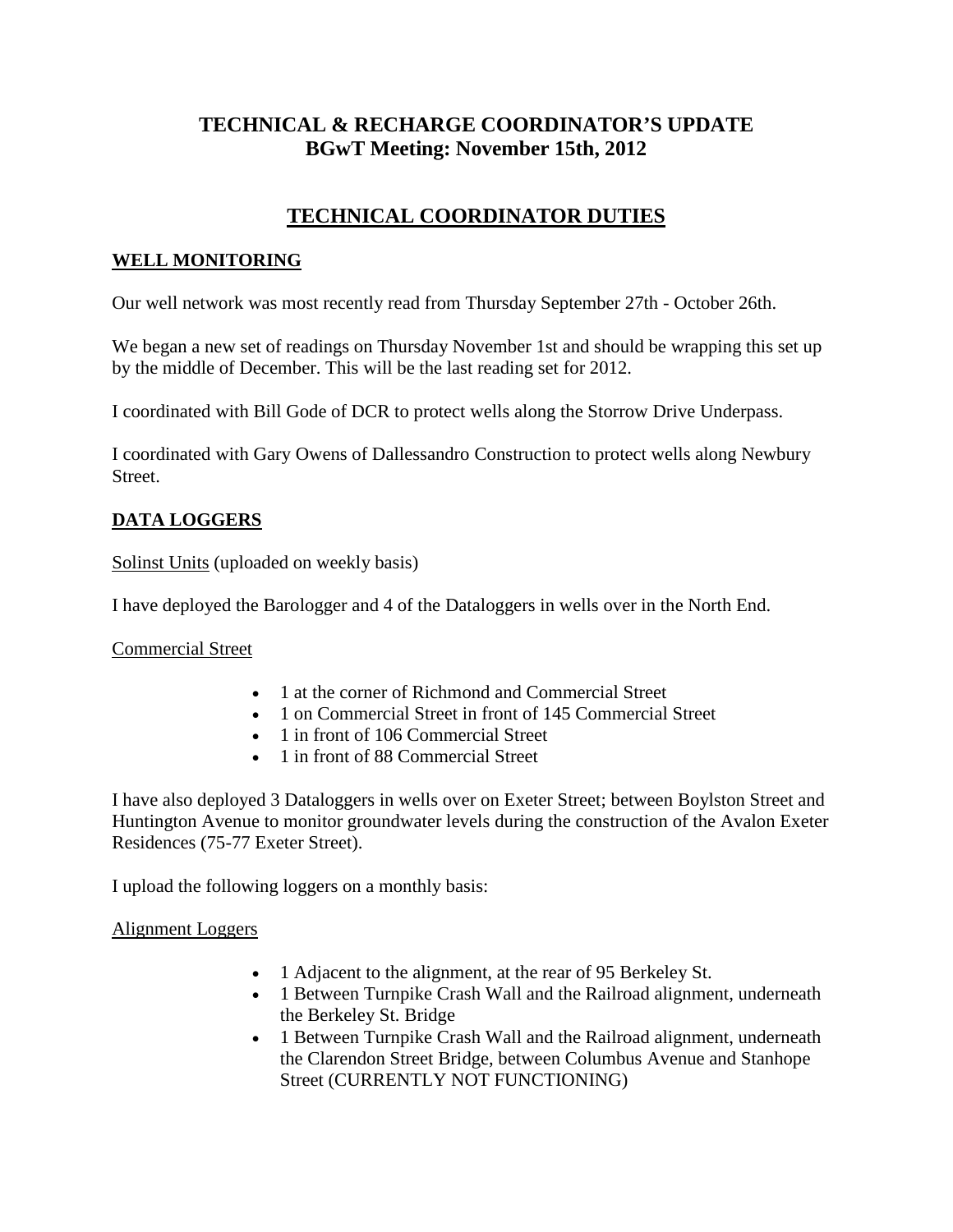- 1 Between Turnpike Crash Wall and the Railroad alignment, underneath the Columbus Ave. Bridge, between Berkeley and Clarendon Streets
- 1 Between Turnpike Crash Wall and the Railroad alignment, underneath the Arlington St. Bridge (REPLACED AND RESTARTED ON 8/14/12 BY GZA)

### In-Situ Units

16 of our 21 In-Situ Dataloggers are deployed throughout the west zone. I upload the following loggers on a weekly basis:

#### Storrow Drive

- 4 from Embankment Rd. Clarendon St.
- Levels in all four of these wells are over elev. 4'

#### Dartmouth Street

- 8 from Beacon St. Commonwealth Ave.
- We will keep these loggers in place until BWSC has relined the sewer and the levels in this area come back up

#### Ellis Neighborhood

- 1 at the corner of Berkley & Chandler St.
- 1 on Saint Charles St.
- 2 on Cazenove St.

#### **Meetings**

Elliott & I met with the new Executive Secretary of the Boston Conservation Commission, Stephanie Kruel.

Elliott & I met with the new Executive Director of the Boston Preservation Alliance, Greg Galer.

Elliott & I met with the City/State Groundwater Technical Review Committee discuss the MBTA's Long-term action plan for Ellis Neighborhood.

# **RECHARGE COORDINATOR DUTIES**

- Continued to look at potential configurations to capture runoff from sidewalks before it hits the street.
- Spoke with residents about the installation of different types of recharge systems that can be installed.